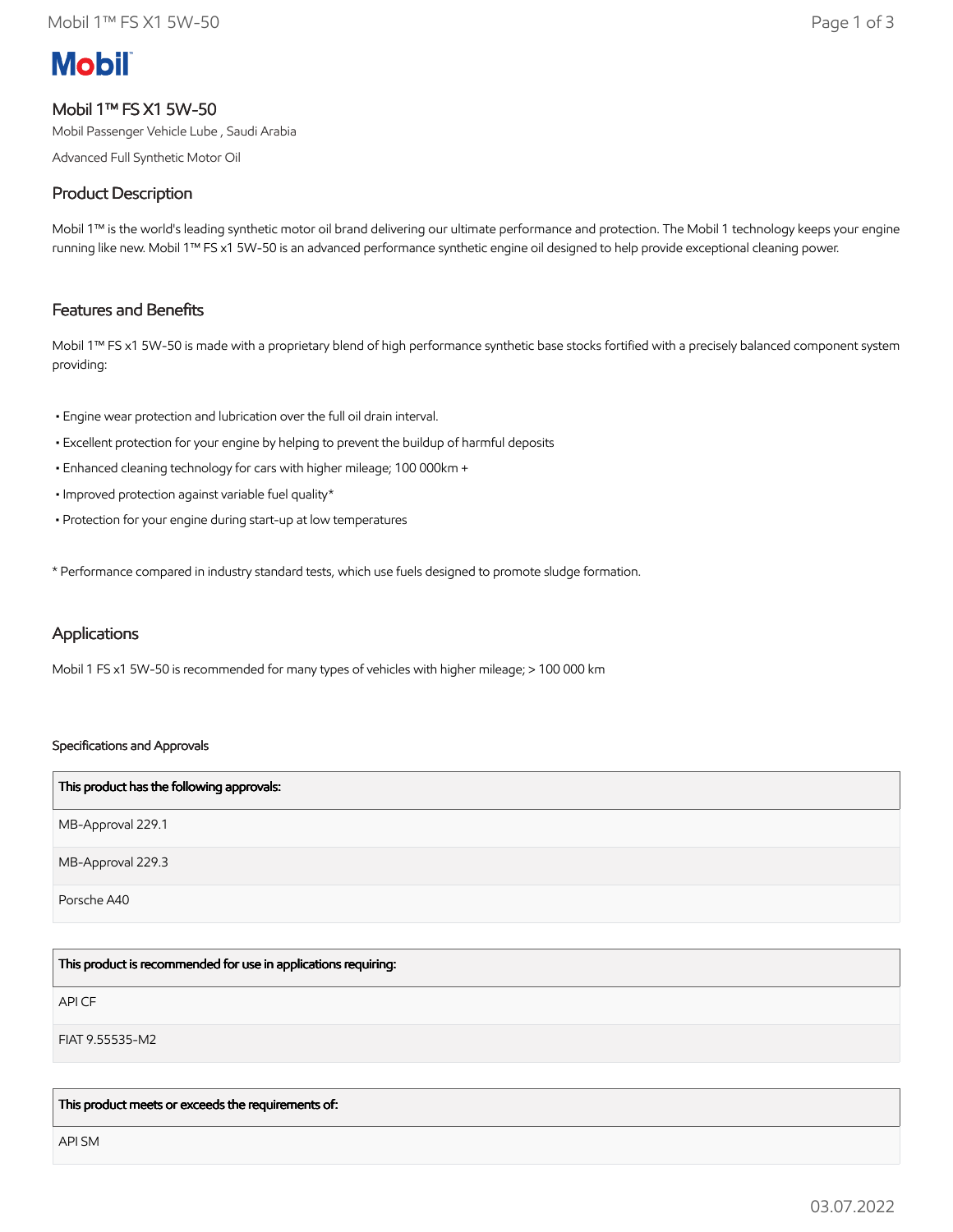| This product meets or exceeds the requirements of: |
|----------------------------------------------------|
| API SN                                             |
| ACEA A3/B3                                         |
| ACEA A3/B4                                         |
| <b>LEXUS LFA Service Fill</b>                      |

#### Properties and Specifications

| Property                                                                     |                  |
|------------------------------------------------------------------------------|------------------|
| Grade                                                                        | <b>SAE 5W-50</b> |
| Noack Volatility, 1 h, 250 C, mass%, ASTM D5800                              | 75               |
| Kinematic Viscosity @ 100 C, mm2/s, ASTM D445                                | 16.7             |
| Mini-Rotary Viscometer, Apparent Viscosity, -35 C, mPa.s, ASTM D4684         | 23000            |
| Flash Point, Cleveland Open Cup, °C, ASTM D92                                | 240              |
| Hi-Temp Hi-Shear Viscosity @ 150 C 1x10(6) sec(-1), mPa.s, ASTM D4683        | 4.5              |
| Base Number, mgKOH/g, ASTM D2896                                             | 13               |
| Cold-Cranking Simulator, Apparent Viscosity @ -30 C, mPa.s, ASTM D5293       | 6000             |
| Shear Stability, Kinematic Viscosity @ 100 C, after Shear, mm2/s, ASTM D6278 | 16.6             |
| Pour Point, °C, ASTM D97                                                     | $-45$            |

## Health and safety

Health and Safety recommendations for this product can be found on the Material Safety Data Sheet (MSDS) @ [http://www.msds.exxonmobil.com/psims](http://www.msds.exxonmobil.com/psims/psims.aspx) /psims.aspx

All trademarks used herein are trademarks or registered trademarks of Exxon Mobil Corporation or one of its subsidiaries unless indicated otherwise.

12-2020 APSCO Jeddah, Saudi-Arabia

#### Tel: 00966-2-6081171 / Fax: 00966-2-6370966

Typical Properties are typical of those obtained with normal production tolerance and do not constitute a specification. Variations that do not affect product performance are to be expected during normal manufacture and at different blending locations. The information contained herein is subject to change without notice. All products may not be available locally. For more information, contact your local ExxonMobil contact or visit [www.exxonmobil.com](http://www.exxonmobil.com/)

ExxonMobil is comprised of numerous affiliates and subsidiaries, many with names that include Esso, Mobil, or ExxonMobil. Nothing in this document is intended to override or supersede the corporate separateness of local entities. Responsibility for local action and accountability remains with the local ExxonMobil-affiliate entities.